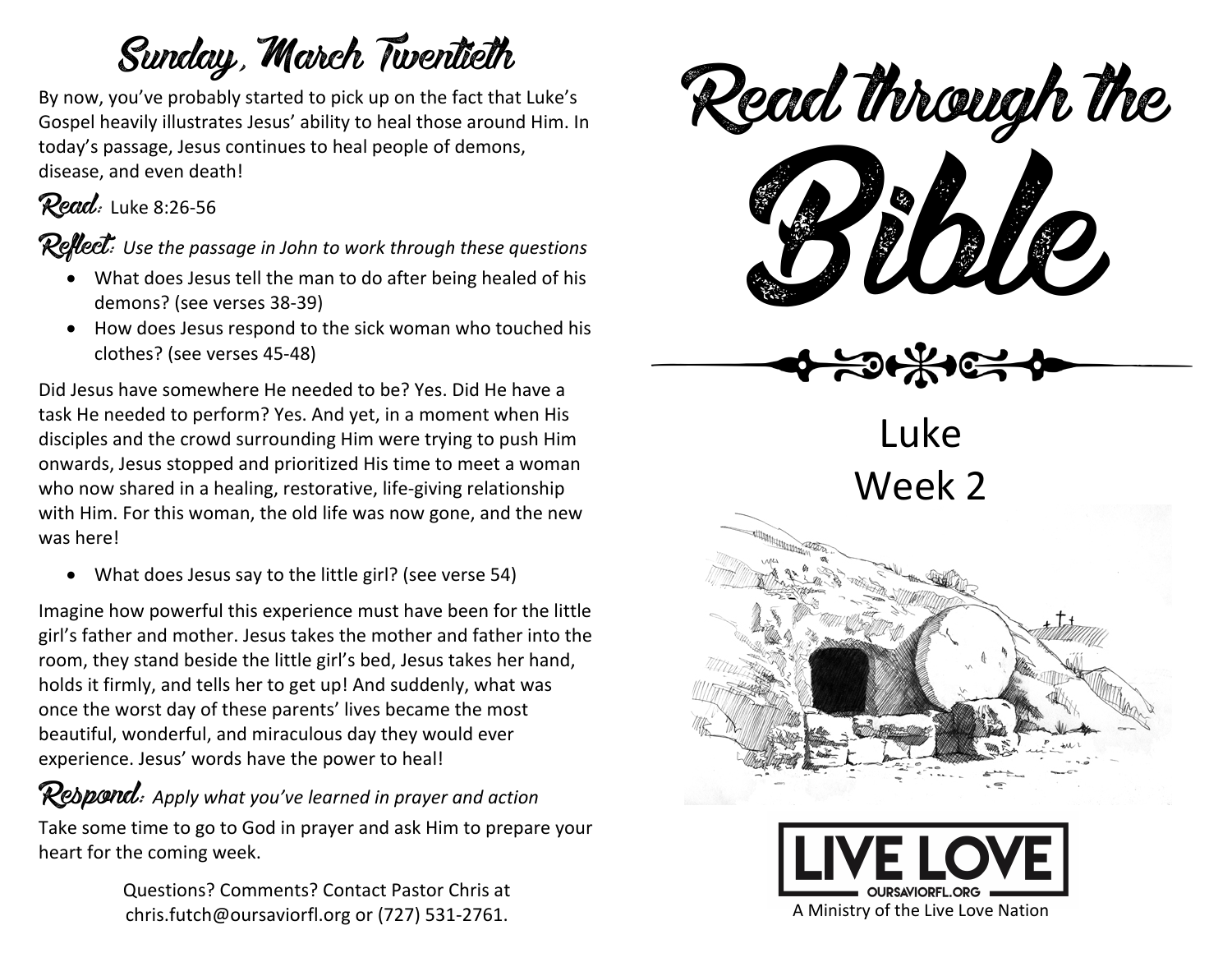## Monday, March Fourteenth

Every day, Bo Paske, a boy with autism, sits down at a table to eat his lunch in the cafeteria at Montford Middle School in Tallahassee. And every day, his mom's heart sinks when he comes home and tells her he ate lunch alone. But one early afternoon, a group of FSU football players came to visit the school, and wide receiver Travis Rudolph noticed Bo sitting at a table alone. Travis immediately sat down with him and began eating a slice of pizza. After receiving a photo from a friend of the exchange, Bo's mom was stunned at how kind Travis had been to her son, especially when the wide receiver could have easily sat at a table full of popular, athletic kids asking for his autograph. In today's passage, Jesus makes it clear which table He's sitting at.

### Read: Luke 5:1-38

Reflect: Use the passage in John to work through these questions

- Why does Simon (later named Peter) decide to throw his nets out into the deep water? (see verse 5)
- Why were the Pharisees and teachers of the law appalled by what Jesus said to the paralytic? (see verses 20-21) How does Jesus respond to them? (see verses 22-24)

Whoa! Did Jesus just forgive someone's sins? How could He say such a thing? While it may make perfect sense to us today, people back then didn't fully understand yet that Jesus was God. They knew He could teach. They knew He could heal. But to forgive sins? That's something only God could do. Bingo!

• How did the Pharisees and teachers of the law view Jesus' association with 'sinners' and tax collectors? (see verses 29- 30) How did Jesus respond to them? (see verses 31-32)

#### Respond: *Apply what you've learned in prayer and action*

Who is somebody you know who often gets overlooked or goes unnoticed? How might you "sit" with that person this week?

# Saturday, March Nineteenth

This past winter was a cold one, even for us down here in central Florida! In fact, many local fruit farmers had to take a variety of precautionary measures throughout January and February to try and save their crops from the freezing temperatures. By the beginning of March, most of the crops had survived, but some were not so lucky. What was the difference? Why was it that some crops made it through the tough temperatures while others did not? In today's passage, Jesus shares a parable detailing why some seeds flourish while others do not.

### Read: Luke 8:1-25

**Reflect:** Use the passage in John to work through these questions

- How does the parable of the sower show us the many different ways people respond to God's Word? (see verses 5-15)
- How does Jesus redefine family? (see verses 19-21)

For Jesus, family isn't just a title demonstrating relation to one another. It also connects those who take their faith seriously.

• What caused the disciples to be amazed by Jesus? (see verses 24-25)

Of everything we experience on this earth, the natural elements are often believed to be the most untamable of all. For example, you can control how much air you blow into a balloon, but you cannot control how much wind a tornado creates. While Jesus' disciples had seen Him heal people of many diseases and illnesses, the fact that He could even tame the natural elements was absolutely bewildering to them.

Respond: *Apply what you've learned in prayer and action* Jesus tells us to let our light shine for others to see. Are people able to see the light of Jesus in your life on a daily basis? Why or why not might that be the case?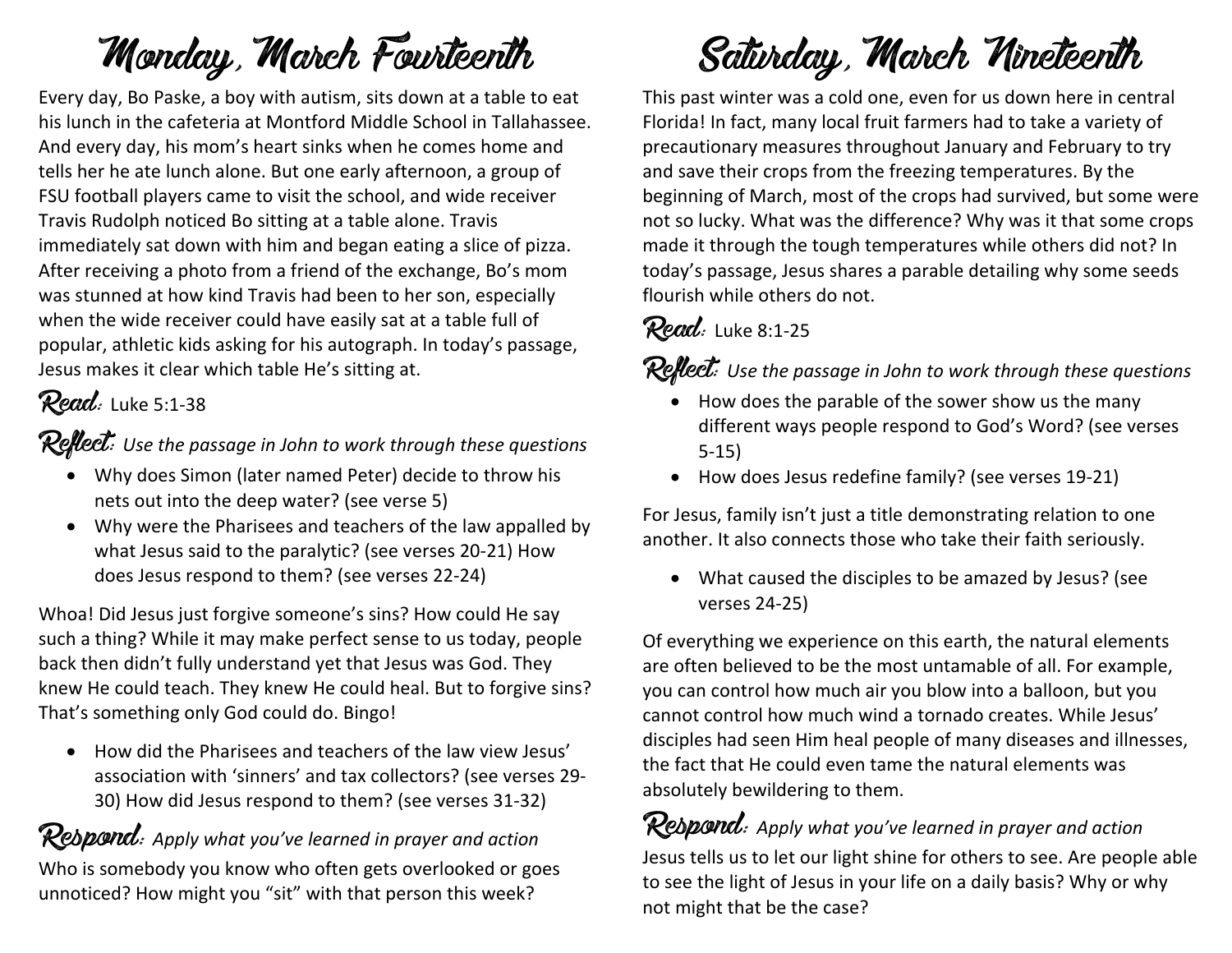# Friday, March Eighteenth

Not too long ago, the city of St. Pete budgeted for a "Family Reunification" program. The idea was to provide the homeless with a one-way ticket out of St. Pete to their destination of choice. However, over the years, critics have pointed out some problems with this program. The most cited critique is that it is simply a way of getting the homeless out of the area only to then 'dump' them onto other communities around the country. To add fuel to the fire, critics also point out that the city never follows up to make sure these folks arrived at their final destination. In our passage today, a Pharisee faces a dilemma of what to do with a woman who shows up at his meal with Jesus.

### **Read:** Luke 7:36-50

Reflect: Use the passage in John to work through these questions

- How did the Pharisee expect Jesus to react to the sinful woman? (see verse 39)
- How does Jesus contrast what the woman did for Him with what the Pharisee should have done for Him? (see verses 44-46)

Imagine the surprise of the Pharisee and the sinful woman upon hearing Jesus' words. Here was a woman who had nothing, and yet she gave so much to Jesus. At the same time, here was a man who had plenty, and yet he gave so little to Jesus. The Pharisee began the evening thinking the woman was in the wrong, but now, he was beginning to see that perhaps it was he himself who needed to take a long look in the mirror!

• What does Jesus say is the relationship between being forgiven and showing love? (see verse 47)

Rebpond: Apply what you've learned in prayer and action In what ways do you show Jesus' love for what He has done for you? Take some time in prayer to thank Him for His words of promise – "Your sins are forgiven" (verse 48).

# Tuesday, March Fifteenth

Every summer, in preparation for the beginning of the academic year, college student employees are trained on a variety of different situations they may encounter while on the job. One of those situations is when a student passes out or needs medical attention. Typically, the student employees are trained to not touch the passed-out student, but instead, to call 911. But what would you do if that student needed immediate CPR, and the paramedics wouldn't arrive for at least five minutes? Would you stick to your training and not touch the student? Or would you abandon the protocol and do everything you could to save that student's life? In today's passage, Jesus proposes a similar dilemma to the Pharisees.

#### Read: Luke 6:1-26

Reflect: Use the passage in John to work through these questions

- In what ways do the Pharisees accuse Jesus and His disciples of breaking the Sabbath? (see verses 1-2 and 6-7)
- Why does Jesus find these actions on the Sabbath to be permissible? (see verses 3-5 and 9-10)

The Pharisees were so caught up in keeping with their traditions and laws that they failed to see that doing good and meeting the needs of the lowly were of more importance.

• What words does Jesus have for the poor, hungry, and sorrowful? (see verses 20-23) What words does He have for the rich, well-fed, and happy? (see verses 24-26)

Remember, Jesus had been talking to the Pharisees before speaking to the crowd. These religious leaders were rich, well-fed, and happy. They had all they needed. Why would they need Jesus? Jesus reminds them that the world's comforts will not fully satisfy.

Respond: *Apply what you've learned in prayer and action* Take a moment to thank God for considering us above our sin.